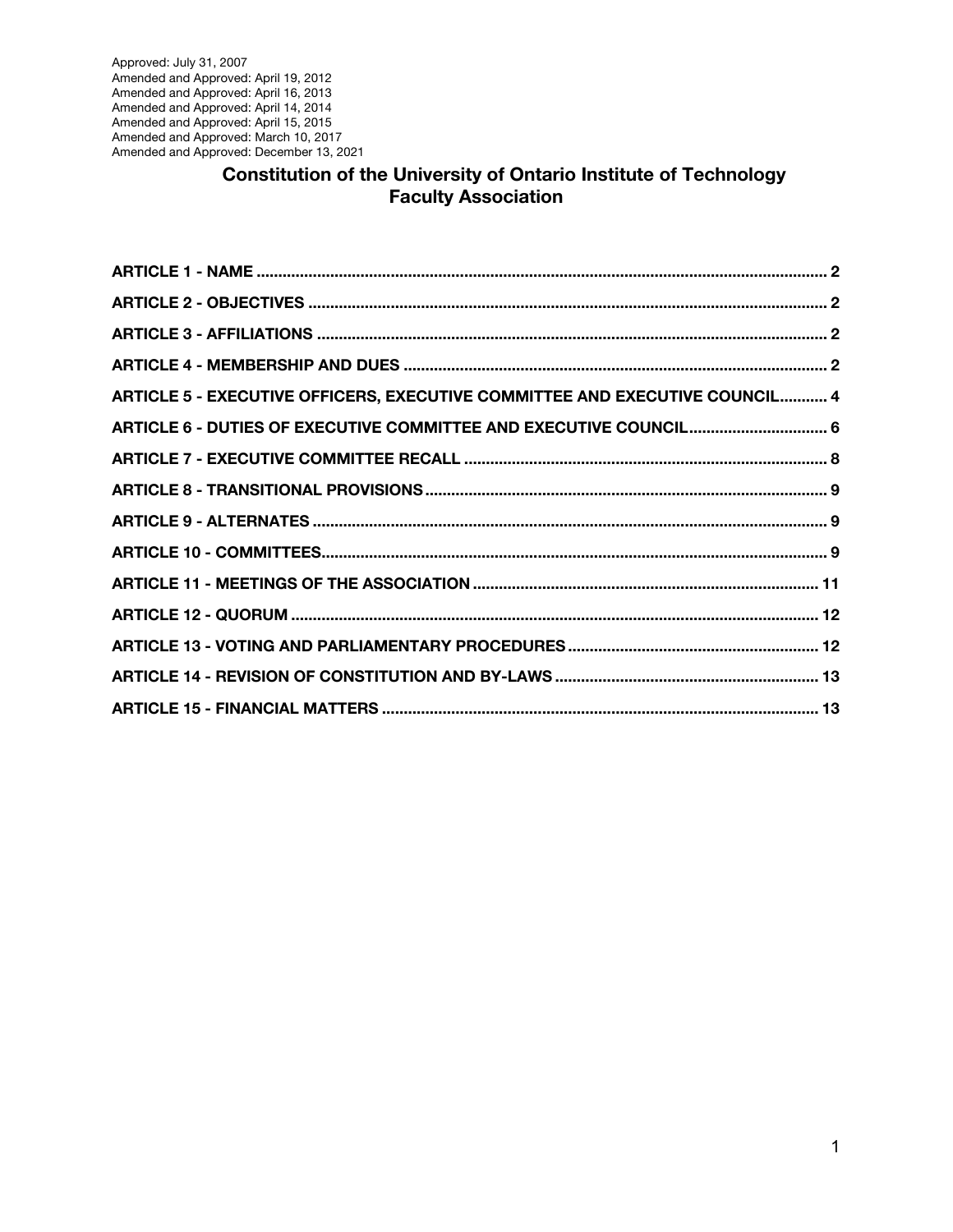#### **ARTICLE 1 - NAME**

1.1 This organization shall be known as THE UNIVERSITY OF ONTARIO INSTITUTE OF TECHNOLOGY FACULTY ASSOCIATION. It shall also be known as UOITFA and shall hereinafter be referred to in this document as the Association.

### **ARTICLE 2 - OBJECTIVES**

2.1 The Association is the professional organization of the academic staff of the University of Ontario Institute of Technology. The objectives of the Association are:

a) to promote academic freedom and to advance teaching, research, and other pursuits of the academic staff at the University;

b) to represent academic staff in all discussions and negotiations with the University on all matters concerning remuneration and working conditions.

c) to facilitate the exchange of ideas between the Association and the broader University community, as well as the general public;

- d) to promote the joint interests of the Association and affiliated organizations;
- e) to foster democratic and collegial decision-making within the university.

f) to promote and support equity, non-discrimination, and democracy within the Association and the broader University community such that every member of that community is treated with dignity and respect.

### **ARTICLE 3 - AFFILIATIONS**

- 3.1 All members of the Association shall be members of the Canadian Association of University Teachers, also known as CAUT, upon approval of the UOITFA as a member of CAUT.
- 3.2 All members of the Association shall be members of the Ontario Confederation of University Faculty Associations, also known as OCUFA, upon approval of the UOITFA as a member of OCUFA.

#### **ARTICLE 4 - MEMBERSHIP AND DUES**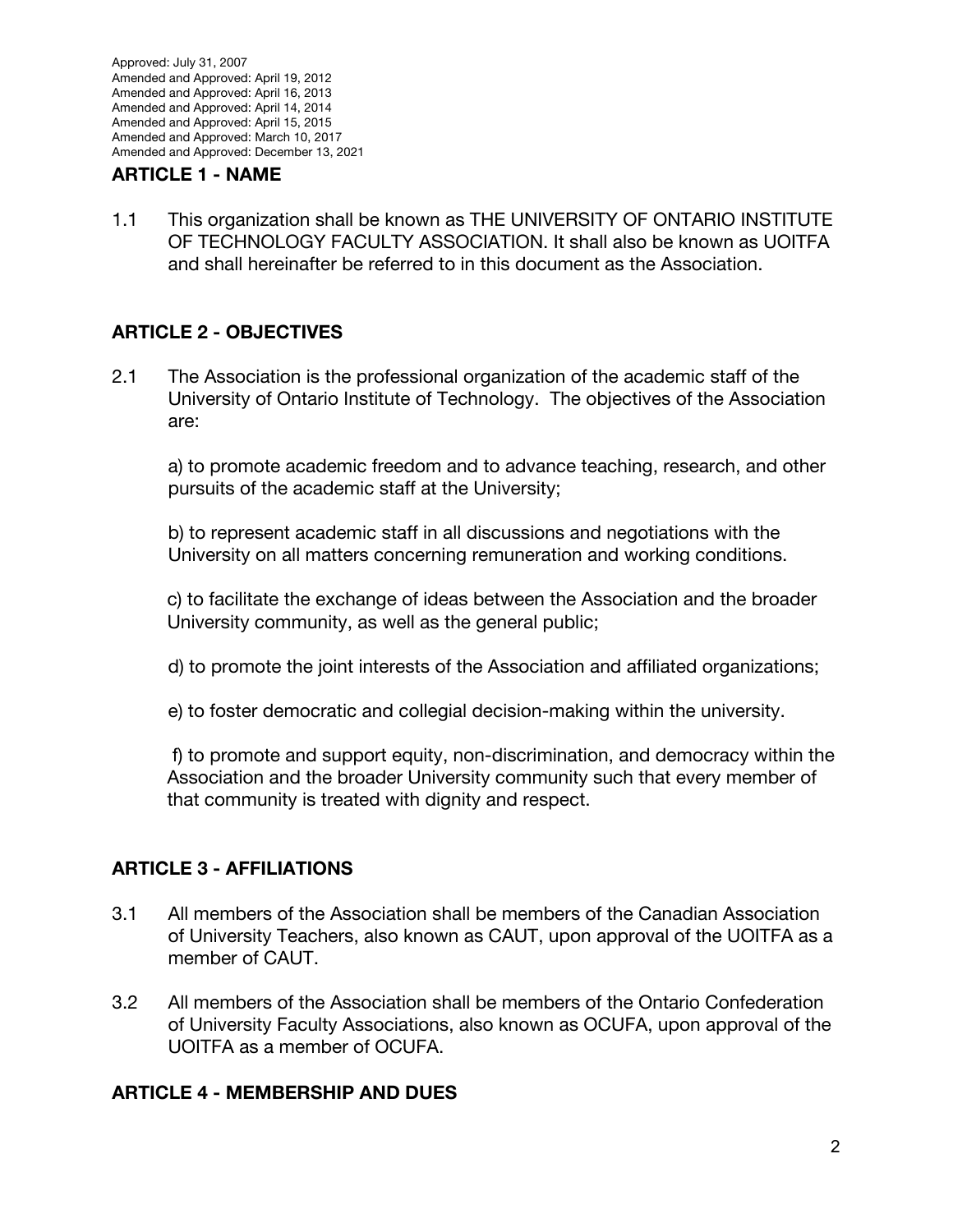- 4.1 Full Membership in the Association is open to all members of the academic staff below the rank of Associate Dean. Those eligible for membership include tenured and tenure-track faculty members, department chairs, complementary faculty, full-time faculty (defined as those instructors teaching 3 or more classes in a semester for at least 2 consecutive semesters) members, and professional librarians.
- 4.2 All members of the Association are full members save and except for Associate members under Article 4.7 of this Constitution.
- 4.3 Membership shall be established by the payment of dues by those eligible. Failure to pay dues for a period of three months while being paid by the University shall result in suspension of membership. Contract academic staff members with a reasonable expectation of continuing employment shall remain members in good standing during the periods between employment contracts.
- 4.4 Dues will be determined by the members in a duly constituted meeting. Proposed changes to the level of dues are to be made by the Executive Committee, with notice of the proposed change circulated to the members of the Association in writing at least 15 days before the meeting. Fifty percent (50%) plus one of those voting at the meeting shall be sufficient to approve a change.
- 4.5 Membership dues or their equivalent shall be deducted once monthly from the salary of each member.
- 4.6 Members shall have their fees waived if they are on leave without pay.
- 4.7. Membership may continue until an appointment with the University is terminated; or until a change of status results in ineligibility for UOITFA membership. Members on recognized leave from the University are eligible to maintain their membership in the Association during the period of leave.
- 4.8. Any member may withdraw from membership upon written notice to the Treasurer of the Association.
- 4.9 Individuals who upon retirement at the UOIT are members of the Association shall be eligible for an Associate Membership. Associate Members shall have the right to attend and be heard at meetings of the Association, unless the Chair of the meeting specifies otherwise. Associate Members shall not have a vote at meetings, but may place items on the agenda of executive or general meetings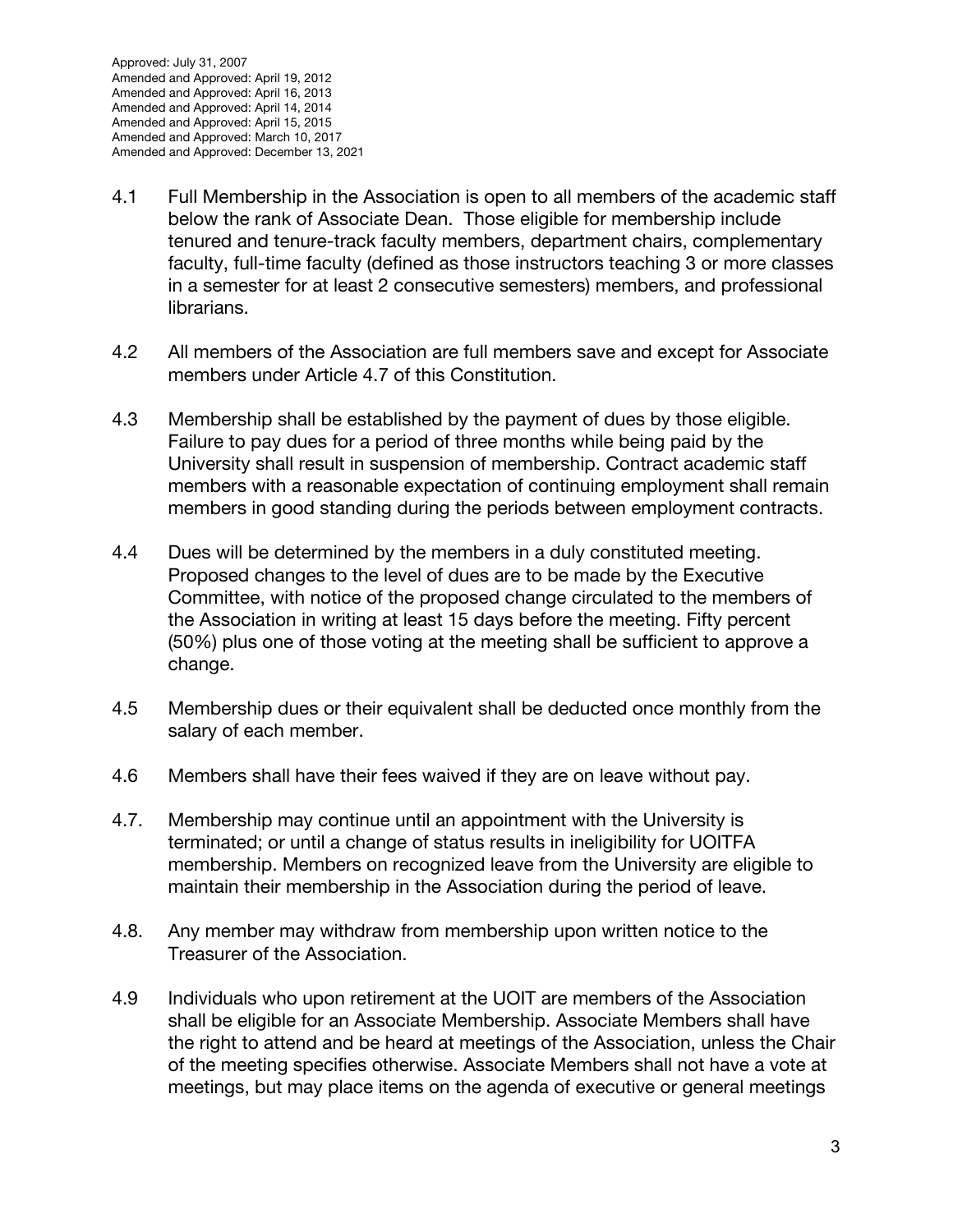of the Association, with the consent of the Chair of the meeting. Associate Members shall continue to receive newsletters and bulletins of the Association, with the agreement of the Executive Committee. Dues for Associate Members shall be set according to article 4.4 of this Constitution.

## **ARTICLE 5 - EXECUTIVE OFFICERS, EXECUTIVE COMMITTEE AND EXECUTIVE COUNCIL**

- 5.1 The Executive Committee carries on the business of the Association between general meetings. The Executive Committee implements the policies of the Association, administers the budget, and supervises the collective bargaining.
- 5.2 All members of UOITFA are eligible to occupy all positions on the UOITFA Executive Committee and the UOITFA Executive Council unless specifically excluded below.
- 5.3 The Executive Committee of the Faculty Association shall consist of:
	- a) President (voting)
	- b) Vice-President (voting)
	- c) Secretary (voting)
	- d) Treasurer (voting)
	- e) Past President (non-voting)
	- f) Senior Grievance Officer (non-voting)
	- g) Junior Grievance Office (non-voting)
	- h) Chief Negotiating Officer (voting)
	- i) Two Members-at-Large (voting)
	- j) Equity Representative (voting)
- 5.4 The Executive Council of the Faculty Association shall consist of:
	- a) President (voting)
	- b) Vice-President (voting)
	- c) Secretary (voting)
	- d) Treasurer (voting)
	- e) Representatives from the Faculties and Schools at the University (one from each) (voting)
	- f) Past President (non-voting)
	- g) Senior Grievance Officer (non-voting)
	- h) Junior Grievance Office (non-voting)
	- i) Chief Negotiating Officer (voting)
	- j) Two Members-at-Large (voting)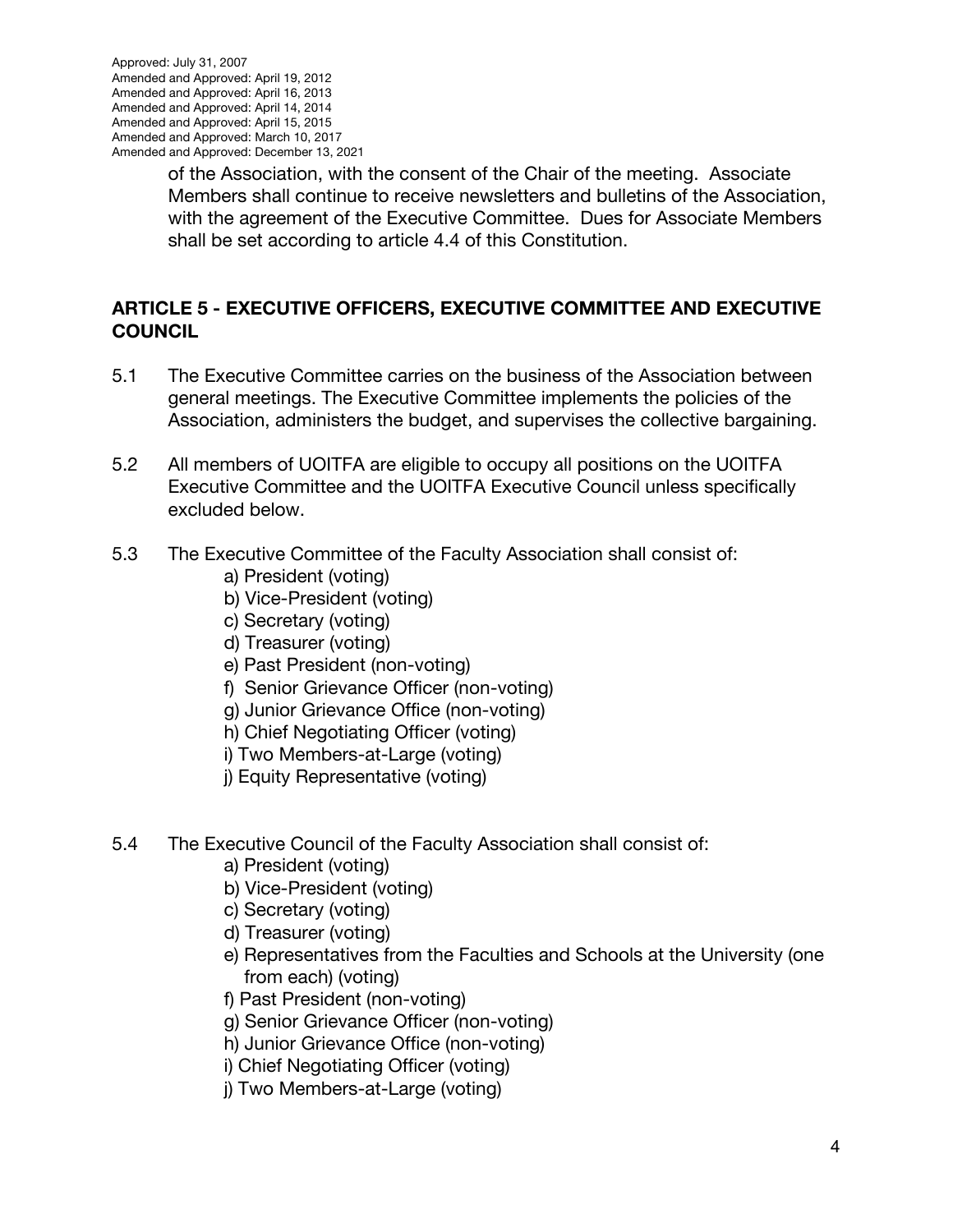#### k) Equity Representative (voting)

- 5.5 The Executive Officers shall consist of the President, the Vice-President, the Secretary, and the Treasurer and the Equity Representative shall be elected at the Annual Meeting, as required. Terms in office shall generally be for two-years and shall commence on May 1 following the elections in April.
- 5.6 The Members-at-large and The Representatives from the Faculties and Schools at the University (one from each faculty or school) shall be elected after the Executive officers are elected. One Member-at-large shall be from the Teaching Faculty stream and one Member-at-large shall be from the Tenured/Tenuretrack Faculty stream. Term for the Members-at-large shall be for two years and for each representative shall generally be for one year and both shall commence on May 1 following the elections in April.
- 5.7 Candidates for the Executive Committee's Officer positions shall be nominated by a Nominating and Elections Committee selected in the manner outlined in Article 10.8. The Nominating and Elections Committee will inform members of the Association by email of the nominations at least 15 days in advance of the Annual Meeting. Members must be nominated in writing to the Nominating and Elections Committee by one other member of the Association. All advance nominations shall be publicly announced to the membership by the Nominating and Elections Committee at least 48 hours before the AGM. The Nominating and Elections Committee shall make every effort to ensure equitable representation of the membership on the Executive Committee. Additional nominations can be made by a motion from the floor at the Annual meeting. After nominations close, for Executive positions where there is only one nominee, those nominees will be acclaimed. If they wish, candidates for any Executive position may have up to five minutes to speak about their candidacy to the membership at the AGM.
- 5.8 Elections shall be conducted by secret ballot following the close of nominations for each position. Elections shall generally proceed in the following order: President, Vice-President, Secretary, Treasurer and the Members-at-large and Representatives from the Faculties and Schools at the University (one from each). When two are nominated, the candidate receiving the larger number of votes shall be elected to office. In the event of a tie involving two candidates, a second ballot of the full membership shall be done subsequent to the meeting. If more than two persons are nominated, the person receiving the least votes shall be removed from the ballot and the process continued until a candidate is elected.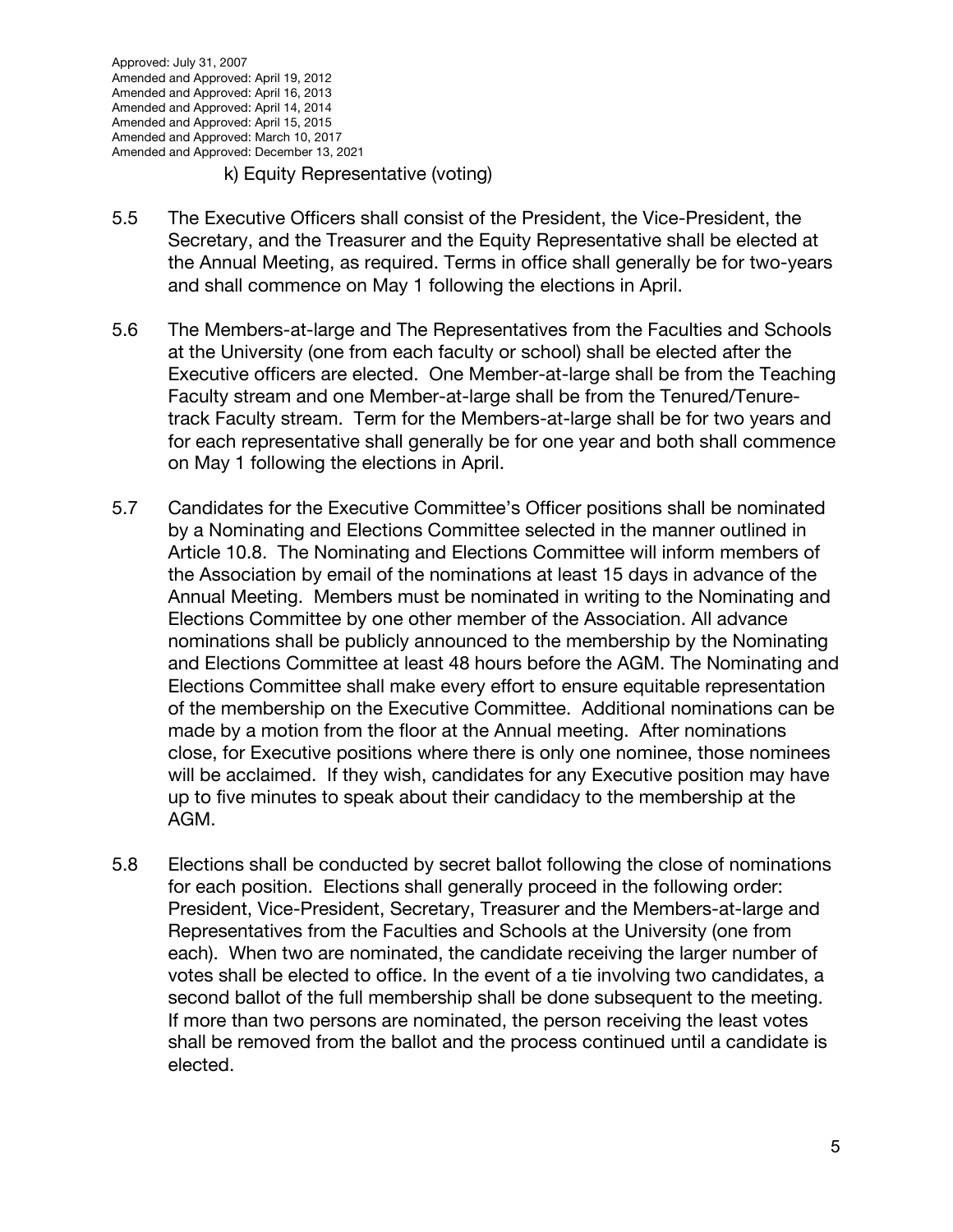- 5.9 Only a full member of the Association in good standing shall be entitled to vote or to be nominated for office.
- 5.10 In the event that an office becomes vacant, the vacancy can be temporarily filled by a member appointed by the Executive Committee until an individual is properly installed into the vacant office by action of the membership at the Annual Meeting.
- 5.11 The members of the Association shall be divided in classes based on the Faculty and/or School in which they are primarily employed. A person may not claim membership in more than one Faculty or School. Members with joint or multiple appointments shall declare in which School or Faculty he/she wishes to be a member no later than March 1 of each year. In the event of a dispute as to which is the appropriate Faculty or School for a member, the matter shall be decided by the Nominations and Elections Committee.
- 5.12 To be eligible for election as a Representative to the Executive Committee, a member must be employed in the Faculty or School or come within the definition of the constituency for which she/he intends to seek election as a Representative. If a person ceases to be qualified as a Representative, the vacancy can be temporarily filled by the Executive Committee until an election can be held.

# **ARTICLE 6 - DUTIES OF EXECUTIVE COMMITTEE AND EXECUTIVE COUNCIL**

- 6.1 The President shall:
	- 1) preside at all meetings of the Association and at meetings of the Executive Committee and Executive Council;
	- 2) enforce the Association's Constitution and By-Laws and be responsible for the smooth and efficient operation of the Association;
	- 3) be the official spokesperson of the Association, unless otherwise designated;
	- 4) co-sign all cheques with the Treasurer and sign all contracts;
	- 5) serve (ex officio) on all committees, except Nominations and Elections;
	- 6) set the agenda for meetings of the Association and Executive Committee and Executive Council; and
	- 7) sign documents necessary to further the interests of the Association.
- 6.2 The Vice-President shall: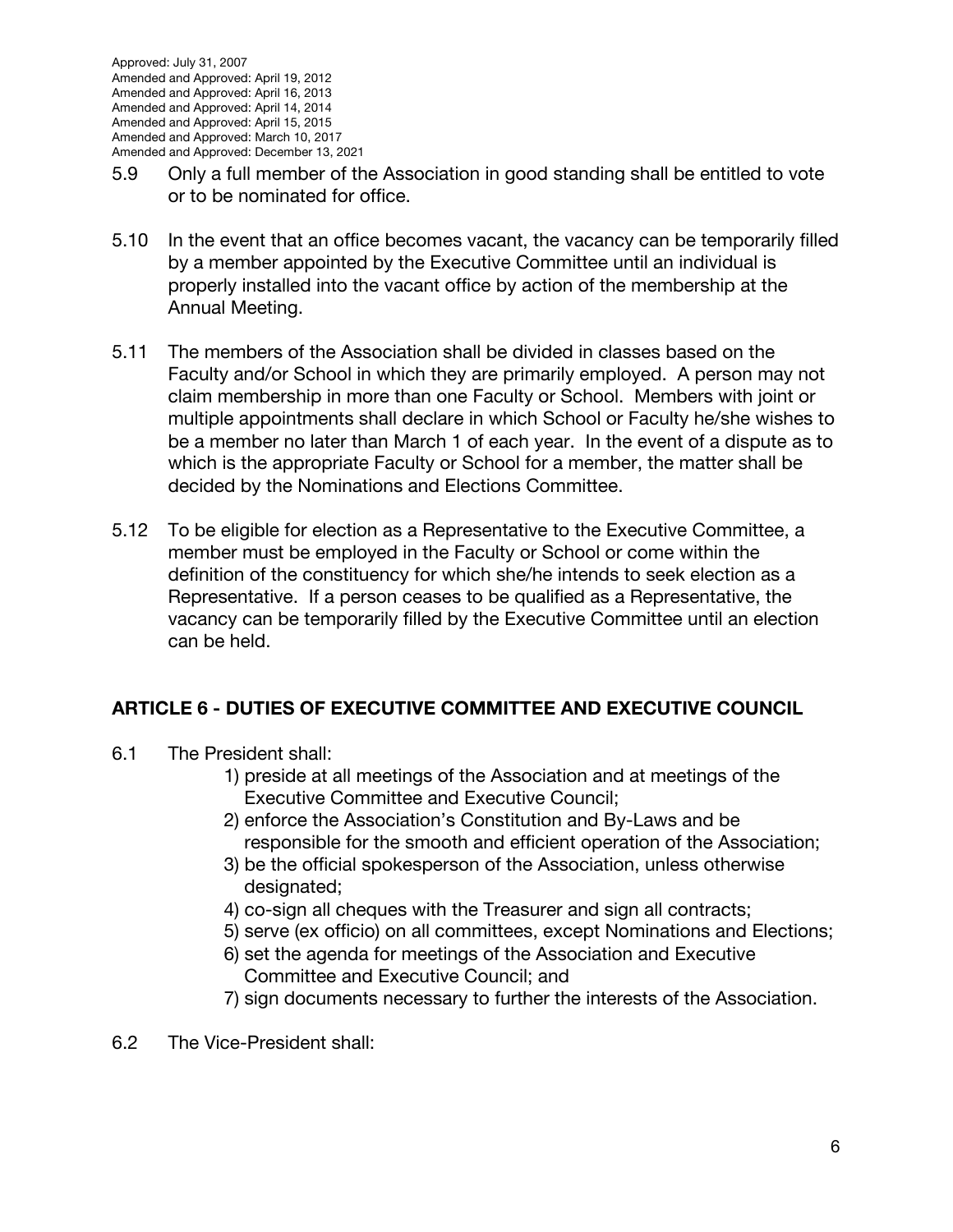- 1) perform the duties of the President in his/her absence. In cases of vacancy, the Vice-President shall succeed to the office of President until the election of a new President;
- 2) serve (ex officio) on the Negotiating Committee
- 6.3 The Secretary shall:
	- 1) issue notices for meetings of the Association and the Executive Committee and the Executive Council;
		- 2) maintain all records, documents and correspondence of the Association;
		- 3) keep the minutes of Association and Executive Committee and Executive Council meetings;
		- 4) oversee the communications activities of the Association.
- 6.4 The Treasurer shall:
	- 1) be responsible for the care and custody of the funds and assets of the Association according to the usual practice;
	- 2) present an account of the Association's finances at each General Meeting;
	- 3) maintain books of account and make these available for inspection to the members of the Association on request;
	- 4) arrange for audits of the Association accounts, as necessary;
	- 5) recommend to the Executive the ways and means to invest any surplus funds.
- 6.5 The Past President shall:
	- 1) fulfill the duties of the President or Vice-President in their absence;
	- 2) represent the President as needed;
	- 3) chair the Nominations and Elections Committee.
- 6.6 The Member(s)-at-Large shall:
	- 1) provide advice to other members of the Executive;
	- 2) perform such duties as are from time to time requested by the Executive; and
	- 3) with the Past President organize elections and count ballots as per Articles 5 and 10.
- 6.7 The Representatives shall:
	- 1) ensure that the particular concerns of their constituents are brought to the attention of the Executive Committee and Executive Council;
	- 2) communicate information back from the Executive Committee and Executive Council to their constituents.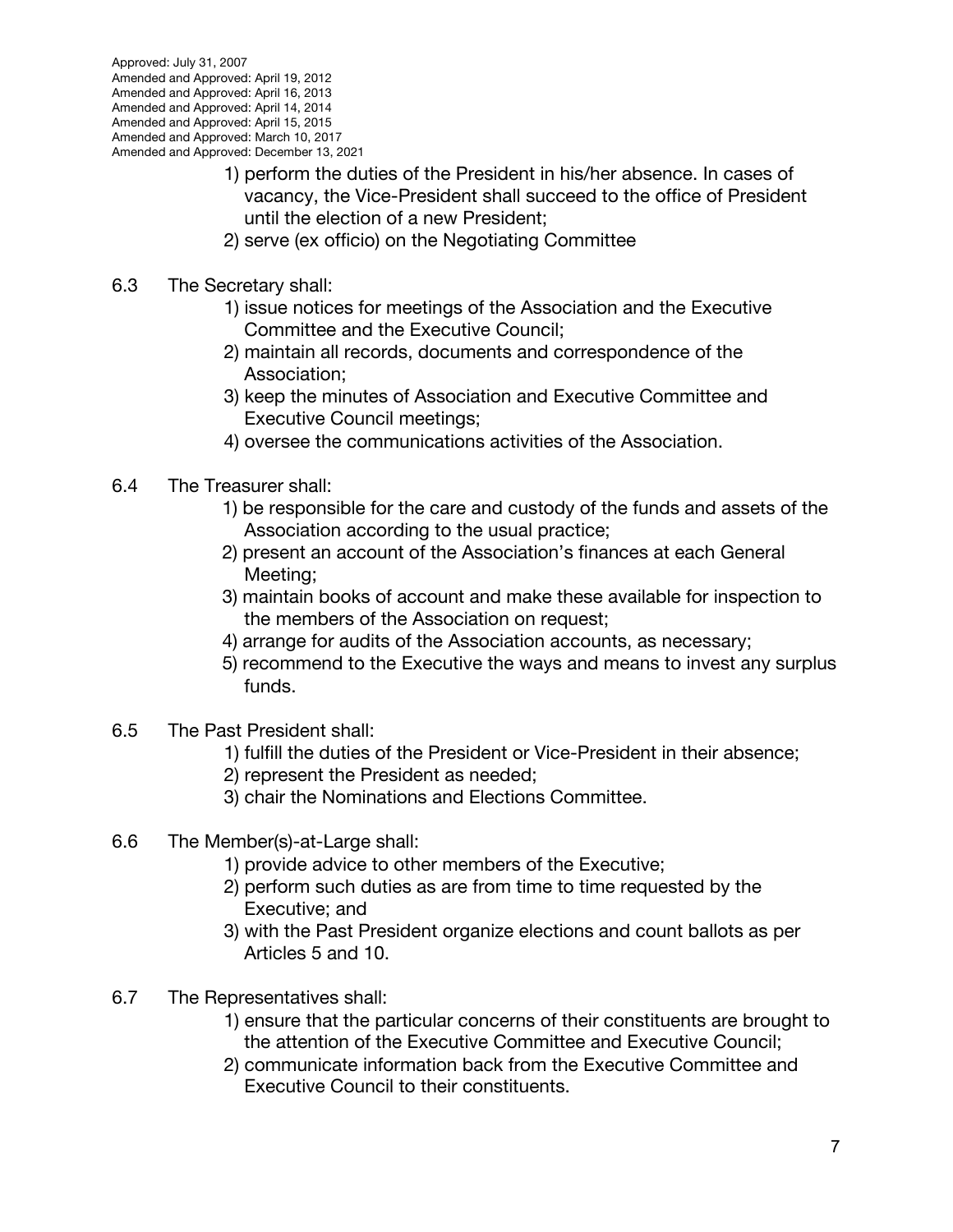- 6.8 The Executive Committee shall:
	- 1) administer the affairs of the Association in all things, subject to the approval of the membership;
	- 2) make or cause to be made for the Association, in its name, any kind of contract into which the Association may lawfully enter;
	- 3) determine the charge for, and appoint members to, the standing and ad hoc committees of the Association;
	- 4) appoint the Chief Negotiating Officer and the Bargaining Team;
	- 5) appoint the Senior and Junior Grievance Officers;
	- 6) appoint trustee and alternate trustee to CAUT Defense Fund;
	- 7) appoint representative(s) to the Joint Health and Safety Committee;
	- 8) appoint representative(s) to the Joint Pension and Benefits Advisory Committee; and
	- 9) appoint representative(s) to any University or any joint committee where UOITFA representation is required.
	- 10) appoint representative(s) to any Faculty Association committee.
	- 11) approve UOIT Faculty Association Policies and Procedures, which cannot be in contradiction with this Constitution or any By-Law of the UOIT Faculty Association.
- 6.9 The Equity Representative shall:
	- 1) Chair the Association Equity Committee as well as a leadership role in promoting and supporting equity, non-discrimination and democracy within the Association and the broader University community;
	- 2) Recommend equity initiatives to the Executive Committee;
	- 3) Engage in education and mentoring on equity matters;
	- 4) In consultation with members of the Executive Committee, organize the affairs and activities of the Equity Committee, in such a way that its duties are carried out.
	- 5) Work to advance the Truth and Reconciliation Commission's calls that are specific to universities and colleges. Indigenization is the process by which Indigenous ways of knowing, being, doing and relating are incorporated into educational, organizational, cultural, and social structures.
	- 6) Perform such other duties as the Executive may, from time to time, determine.

# **ARTICLE 7 - EXECUTIVE COMMITTEE RECALL**

7.1 The Executive Committee may, by motion, suspend a member of the Executive Committee or who contravenes the policies, rules, or regulations of the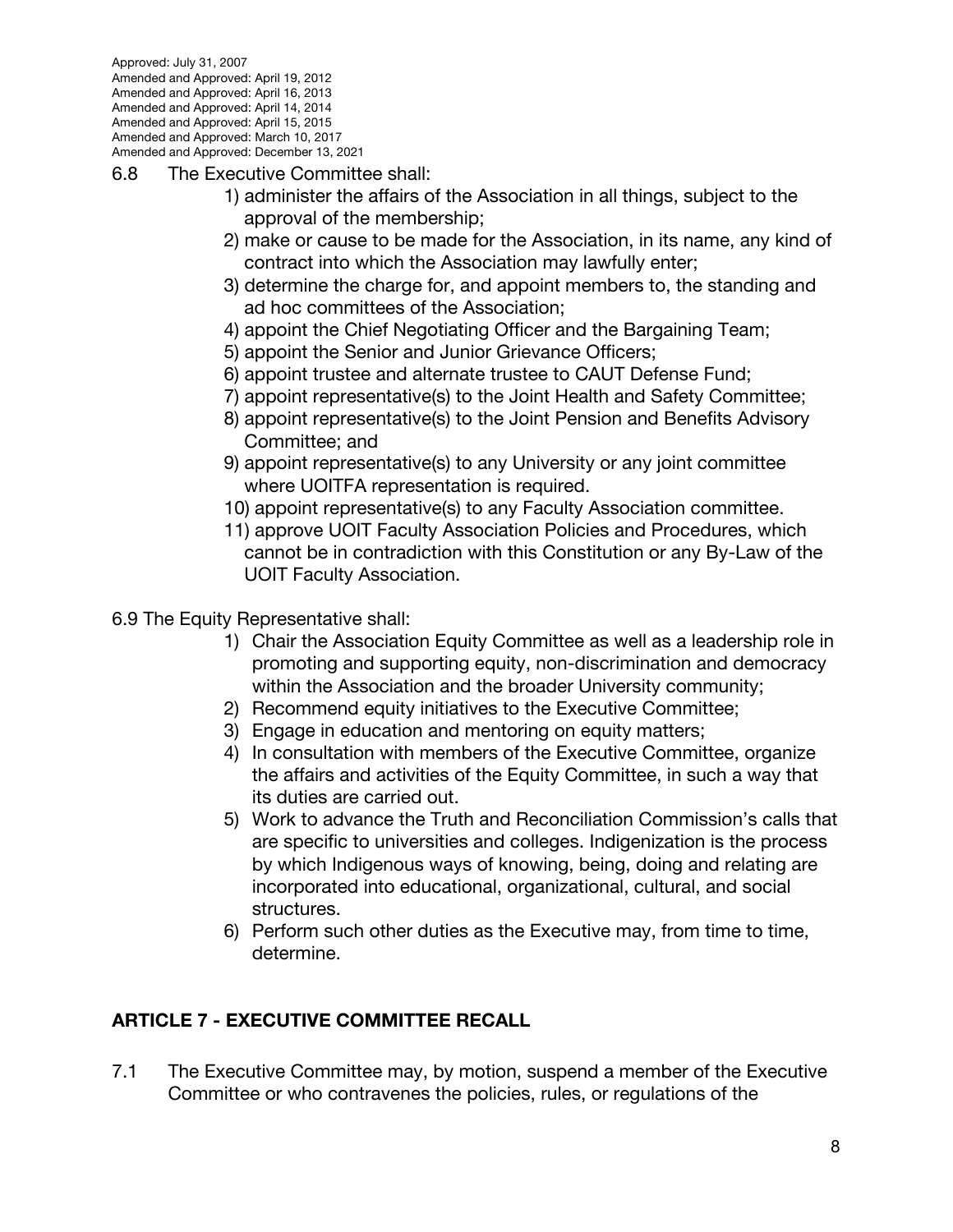Executive Committee and/or Association. Without limiting the generality of the foregoing, a member may be removed by the Executive Committee for:

- (i) inability to perform duties due to illness,
- (ii) dereliction of duty,
- (iii) breach of confidentiality.
- 7.2 A motion by the Executive Committee to remove must be supported by a 2/3 majority vote of the Executive Council. The decision to remove a member of the Executive Committee must be placed before the membership for acceptance or rejection at a general meeting held within 30 days, pending which the member shall be suspended from the Executive Committee.

### **ARTICLE 8 - TRANSITIONAL PROVISIONS**

8.1 The first officers (President, Vice-President, Secretary, and Treasurer) shall be elected at the founding meeting of the Association and shall take office immediately thereafter. Officers so elected shall hold office until the first annual election of officers is held in accordance with the Constitution.

### **ARTICLE 9 - ALTERNATES**

- 9.1 Representatives of Faculties/Schools on the Executive Council shall have the right to name alternates who are from the same sub unit and are members of the Association in good standing to sit in their place at meetings of the Executive Council, provided that the President is so notified prior to the commencement of the meeting in question, in writing. Alternates satisfying these conditions shall have all the rights of the Representative for the meeting in which they are alternate.
- 9.2 Officers of the Association shall not have the right to name alternates except in their capacity, if any, as a representative of a particular constituency.

### **ARTICLE 10 - COMMITTEES**

- 10.1 There shall be Standing Committees on:
	- I. Nominations and Elections
	- II. Collective Bargaining Committee
	- III. Finance Committee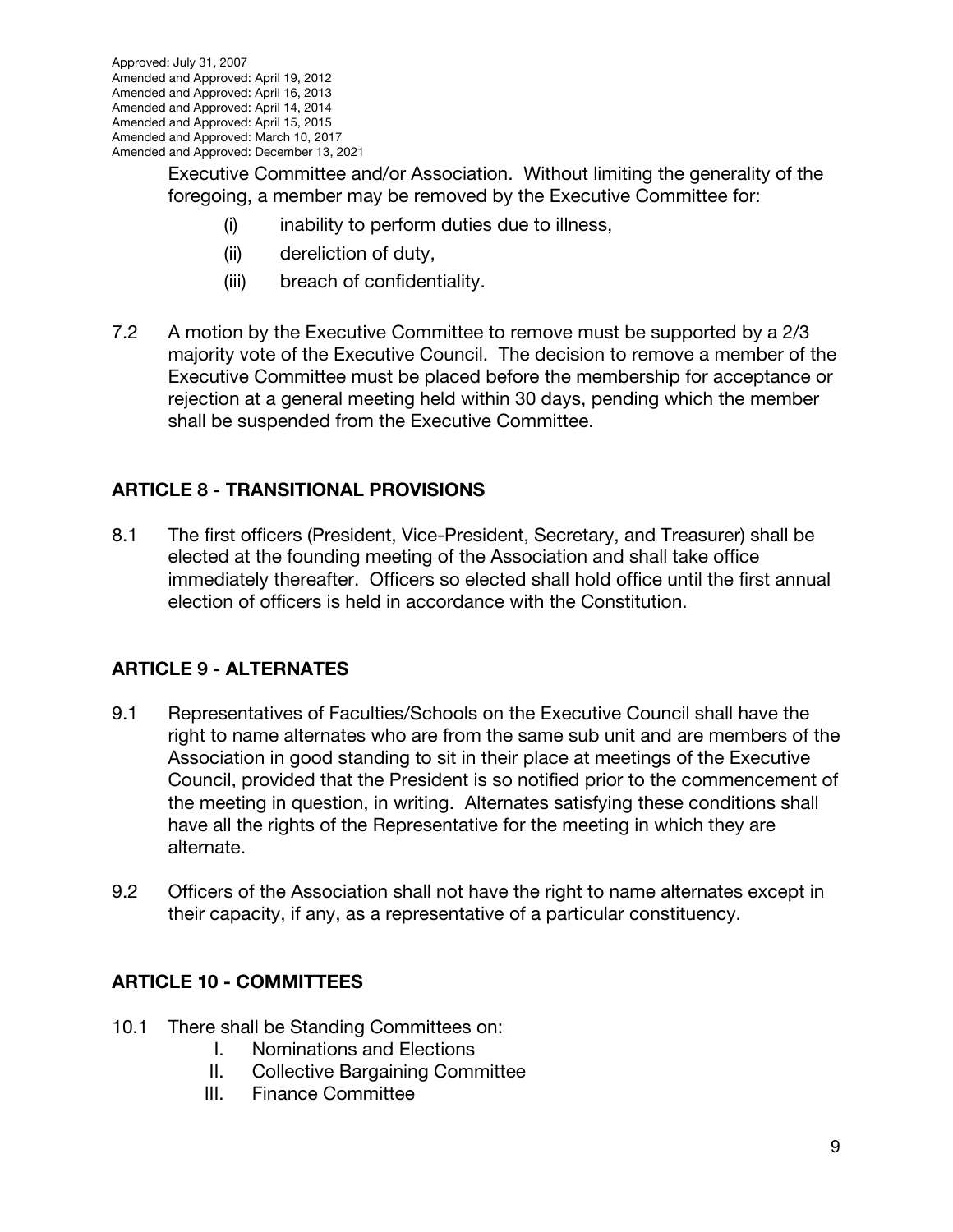Approved: July 31, 2007 Amended and Approved: April 19, 2012 Amended and Approved: April 16, 2013 Amended and Approved: April 14, 2014 Amended and Approved: April 15, 2015 Amended and Approved: March 10, 2017 Amended and Approved: December 13, 2021

- IV. Grievance Committee
- V. Equity Committee
- 10.2 There shall be Committees on:
	- I. Governance
	- II. UOITFA Service Award
	- III. Bargaining Team(s)
- 10.3 Standing Committees may only be established or abolished by a two-thirds majority vote at a General Meeting of the Association, following at least 15 days' notice of motion.
- 10.4 The Chairperson or a Co-Chair of each standing committee shall be chosen from among the membership of the Executive. Committee members will be selected by the Executive, subject to ratification at the first, subsequent, General Meeting of the Association. Each Standing Committee shall meet at the call of its Chair or at the call of any two of its members.
- 10.5 The Chairperson of each standing committee, or his/her designate, shall report to the general membership on activities of the committee at least once a year at an appropriate General Meeting, and as requested by the Executive Committee.
- 10.6 *Ad hoc* committees may be established or abolished at any Executive or General Meeting of the Association by a majority vote.
- 10.7 Committees of the Association shall normally have no fewer than 2, or more than 6 members in addition to the committee chairperson. Committee appointments shall normally be for two-years and renewable for a second twoyear term.
- 10.8 A Bargaining Team shall be established for each Bargaining Unit prior to the expiry of its Collective Agreement, shall be chaired by a Chief Negotiating Officer and shall include two at-large members in good standing appointed by the Executive in consultation with the Chief Negotiating Officer. With the agreement of the Chief Negotiating Officer, the Executive may appoint 3 additional members to the Committee. The Bargaining Team shall have primary responsibility for representing the interests of the membership to the University administration during bargaining of that Collective Agreement.
- 10.9 The Nominations and Elections Committee shall be appointed annually by the Executive Committee in January. The Committee shall be comprised of 1) the Past President (or, in the absence of a Past President, the Vice-President) who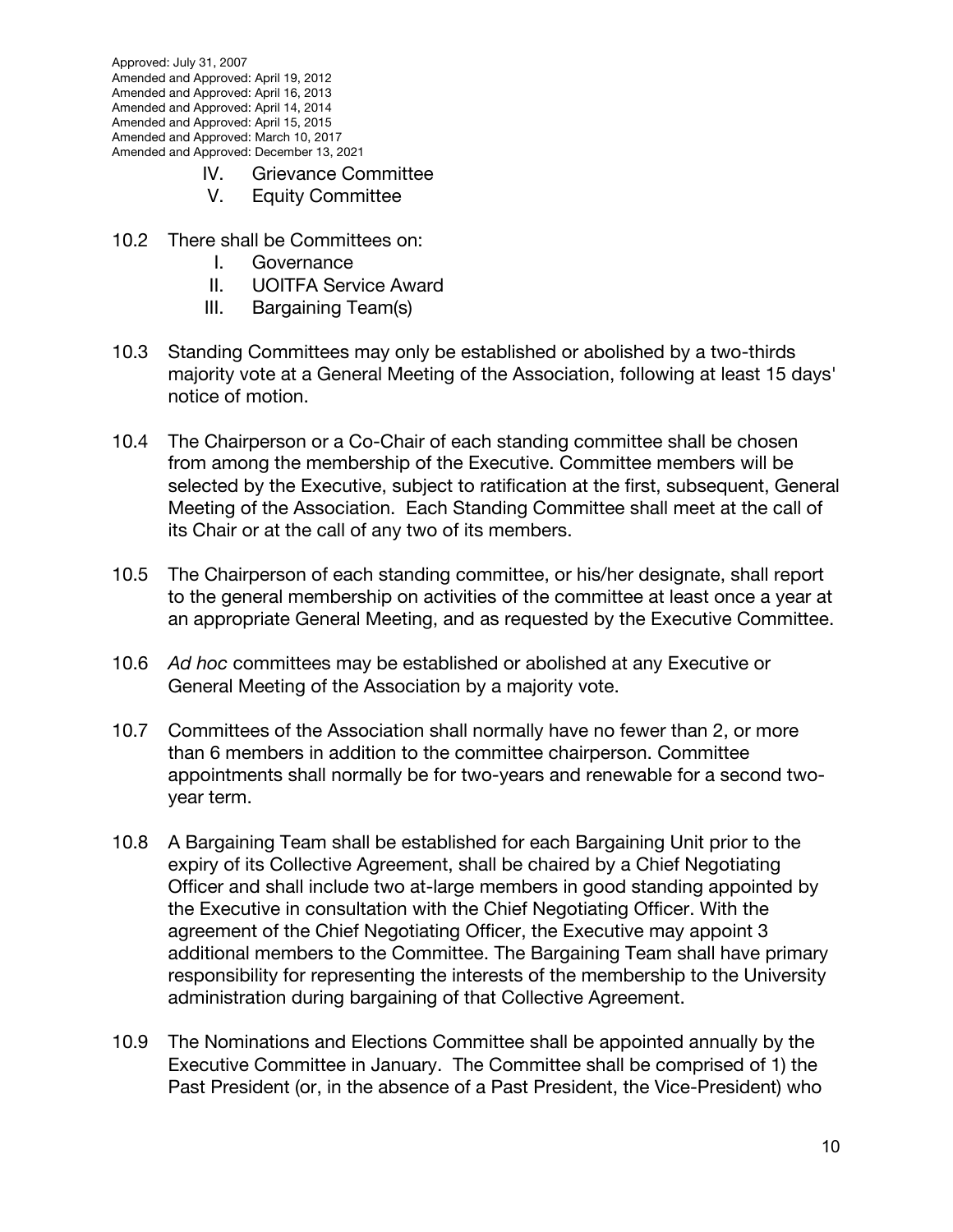shall serve as Chair of the Committee; 2) two of the Faculty/School Representatives on the Executive Council; and 3) the Members-at-Large.

- 10.10 The Collective Bargaining Committee shall be chaired by the Vice-President of the UOIT Faculty Association. The Committee will support the work of the Bargaining Team of each Bargaining Unit by advising and supporting their bargaining activities. The Committee will include at minimum one Teaching Faculty Member and one Tenured/Tenure Track Faculty Member not currently on a Bargaining Team plus the Chair.
- 10.11 The Finance Committee shall be chaired by the Treasurer of the UOIT Faculty Association. This Committee will oversee the financial health of the Faculty Association and make recommendations on investments (where appropriate), examine the fiscal situation of the Faculty Association, and, in conjunction, with the Treasurer, prepare the Annual UOIT Faculty Association Budget. The Committee will include at minimum one Teaching Faculty Member and one Tenured/Tenure Track Faculty Member plus the Chair.
- 10.12 The Grievance Committee shall be co-Chaired by the two Members-at-Large (one Teaching Faculty Member and one Tenured/Tenure Track Faculty Member) of the UOIT Faculty Association. The Committee will review grievances that come forward. The Committee will include at minimum one Teaching Faculty Member and one Tenured/Tenure Track Faculty Member plus the co-Chairs.
- 10.13 The Equity Committee shall be open to all Association members of equity seeking groups and is Chaired by the Equity Representative with a co-Chair to be elected from the committee membership, subject to Executive and membership ratification in accordance with this constitution. The Committee shall be responsible for exploring and advancing equity issues within the Association and the University.
- 10.14 The Governance Committee shall address issues related to governance.
- 10.15 The UOIT Faculty Association Service Award shall be given in recognition of the service that faculty members provide to the University. This award be accompanied by a financial award of \$750.00 The Committee of Teaching Faculty Members and Tenured/Tenure Track Faculty Members to be chaired by the UOITFA Staff Officer will determine the recipient.

### **ARTICLE 11 - MEETINGS OF THE ASSOCIATION**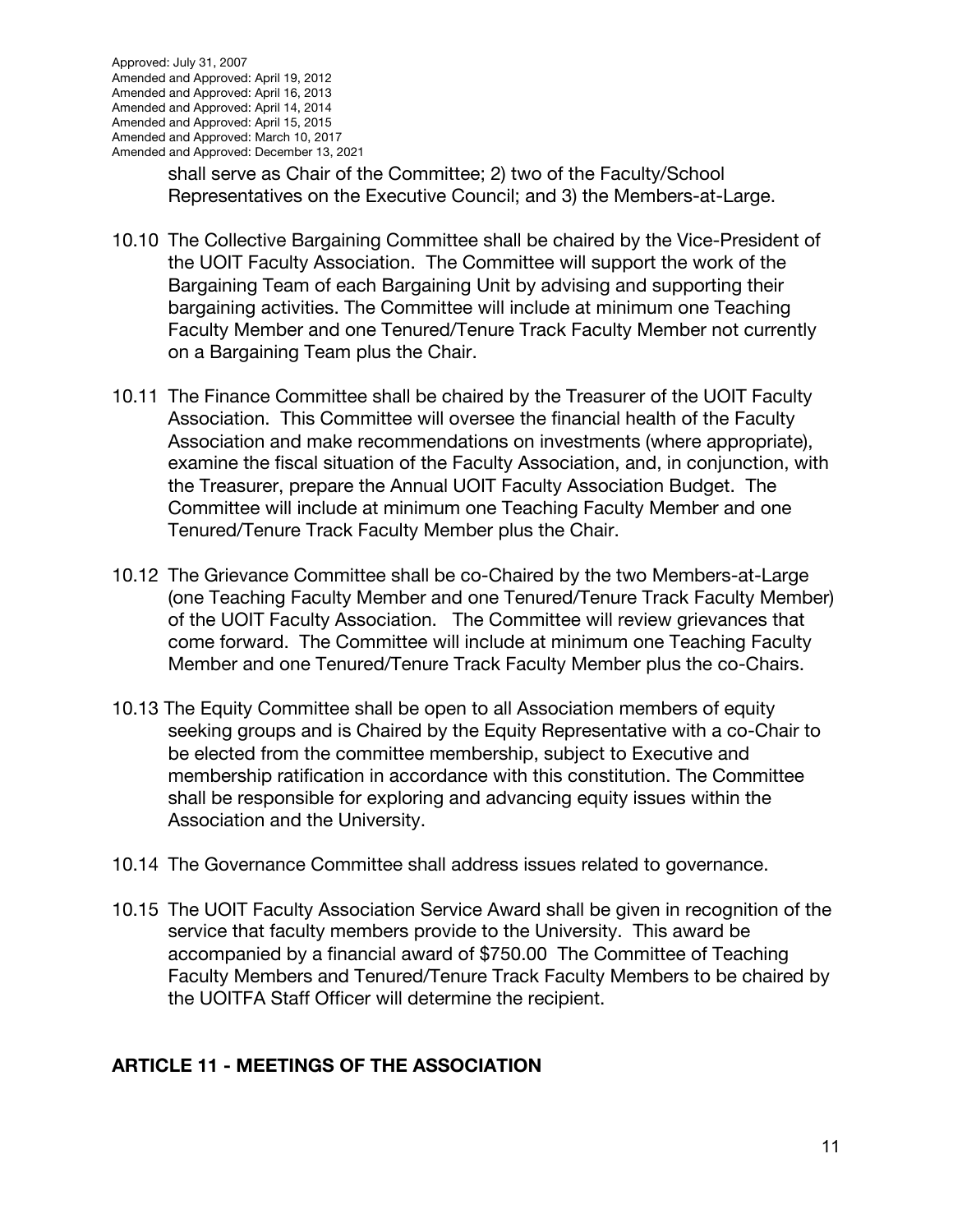- 11.1. The Annual Meeting of the Association will be held in April.
- 11.2 A second General Meetings of the Association shall be held at least once each year, generally in the fall or winter semester. Normally, at least 30 days' notice in writing of all meetings shall be given to members of the Association. An adequate but shorter notice in writing may be necessary in cases of emergency meetings.
- 11.3 Special meetings of the Association and meetings of the Executive Committee and Executive Council shall be held at the call of the President and/or Executive Committee.
- 11.4 The President must call a meeting of the Association within 21 days of the receipt of a written request of twenty members of the Association.
- 11.5 Failure of a member to receive notification of meeting will not invalidate any proceedings taken thereat.

### **ARTICLE 12 - QUORUM**

- 12.1 A quorum of the Association shall be fifteen percent (15%) of the membership in person, *via* video conference and/or telephone. Quorum is assumed to exist unless it is questioned by a member present at the meeting. If, at a duly advertised meeting, it is established that there is no quorum, at the next meeting a quorum will be deemed to exist no matter how many attend.
- 12.2 At Executive Committee meetings, four (4) voting members of the Executive Committee shall form a quorum.
- 12.3 At Executive Council meetings, forty percent (40%) of voting members of the Executive Council shall form a quorum.
- 12.4 At Committee meetings, a majority of the serving members of the committee shall form a quorum.

#### **ARTICLE 13 - VOTING AND PARLIAMENTARY PROCEDURES**

13.1 The Chairperson of a meeting of the Executive Committee shall have a regular vote. In the case of a tie vote, the motion shall be held to fail and the *status quo*  shall prevail.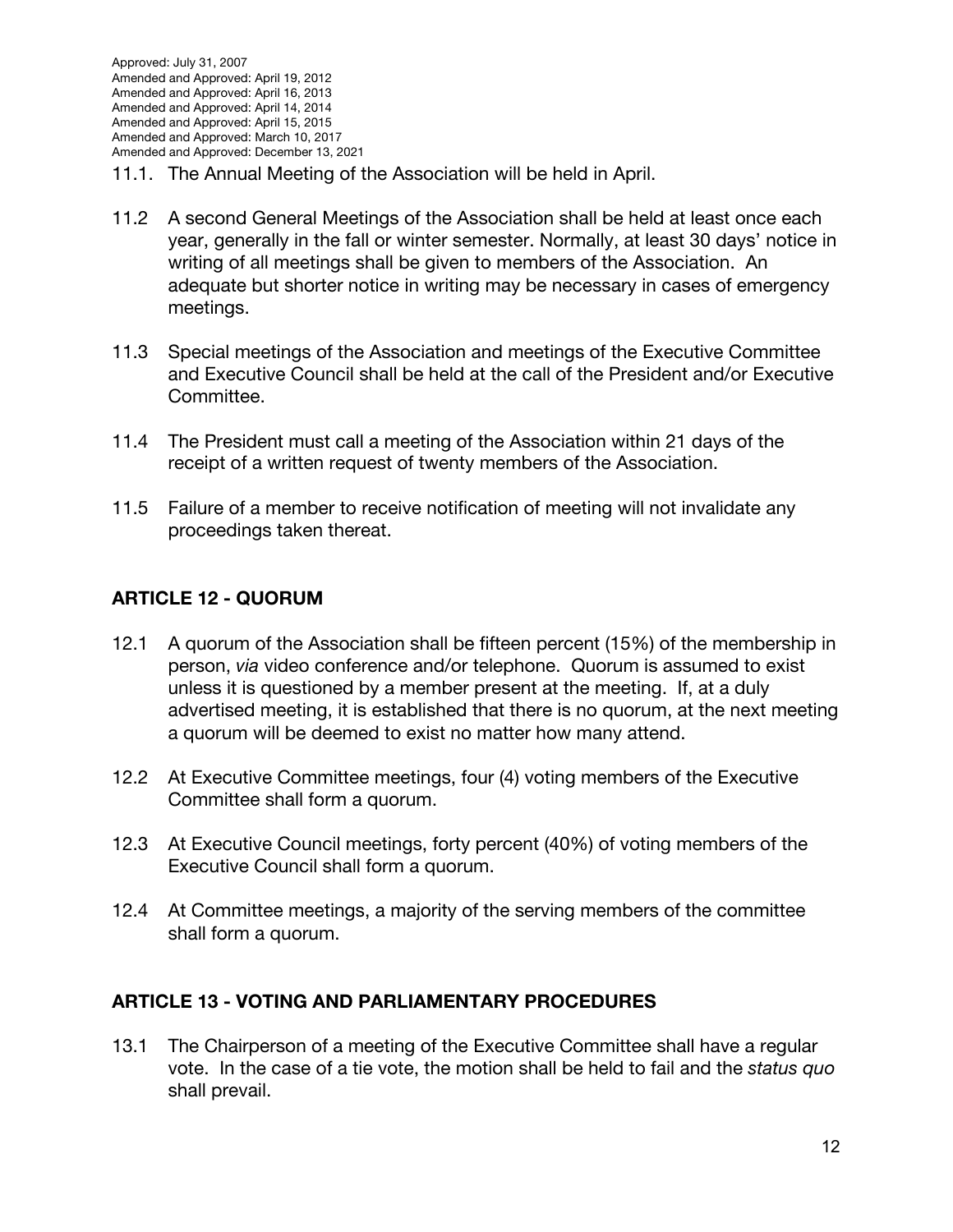- 13.2 The Chairperson of a General Meeting of the Association shall not vote except in case of a tie vote, and then shall cast the deciding vote.
- 13.3 Robert's Rules of Order (Newly Revised) shall govern the Association in any matters wherein they are not superseded by this Constitution, special rules of order, and such other policies as may be approved by the membership at a General Meeting of the Association.

## **ARTICLE 14 - REVISION OF CONSTITUTION AND BY-LAWS**

- 14.1 Changes in the Constitution of the Association must be approved by the membership at any meeting of the Association. Proposed changes must be forwarded to the Secretary (or Secretary/Treasurer) in time for circulation to the members of the Association at least 15 days before the meeting. Constitutional changes must be ratified by a two-third vote of the members attending said meeting.
- 14.2 Creation of and changes to By-Laws of the Association must be approved by the membership at any meeting of the Association. Proposed changes must be forwarded to the Secretary (or Secretary/Treasurer) in time for circulation to the members of the Association at least 15 days before the meeting. By-Law changes must be ratified by a majority vote of the members attending said meeting.

# **ARTICLE 15 - FINANCIAL MATTERS**

- 15.1 The fiscal year of the Association shall be from July 1st of each calendar year to June 30th of the succeeding calendar year.
- 15.2 The Executive Committee is empowered to spend up to \$2,000 without prior approval of the membership. Any expenditure over \$500 will be reported to the membership at the next general meeting of the Association.
- 15.3 Every member of the Executive Committee or Executive Council who has, directly or indirectly, any interest in a contract or transaction to which the Association is, or is to be a party, other than as a member of the Association, shall declare his/her interest in such contract or transaction.